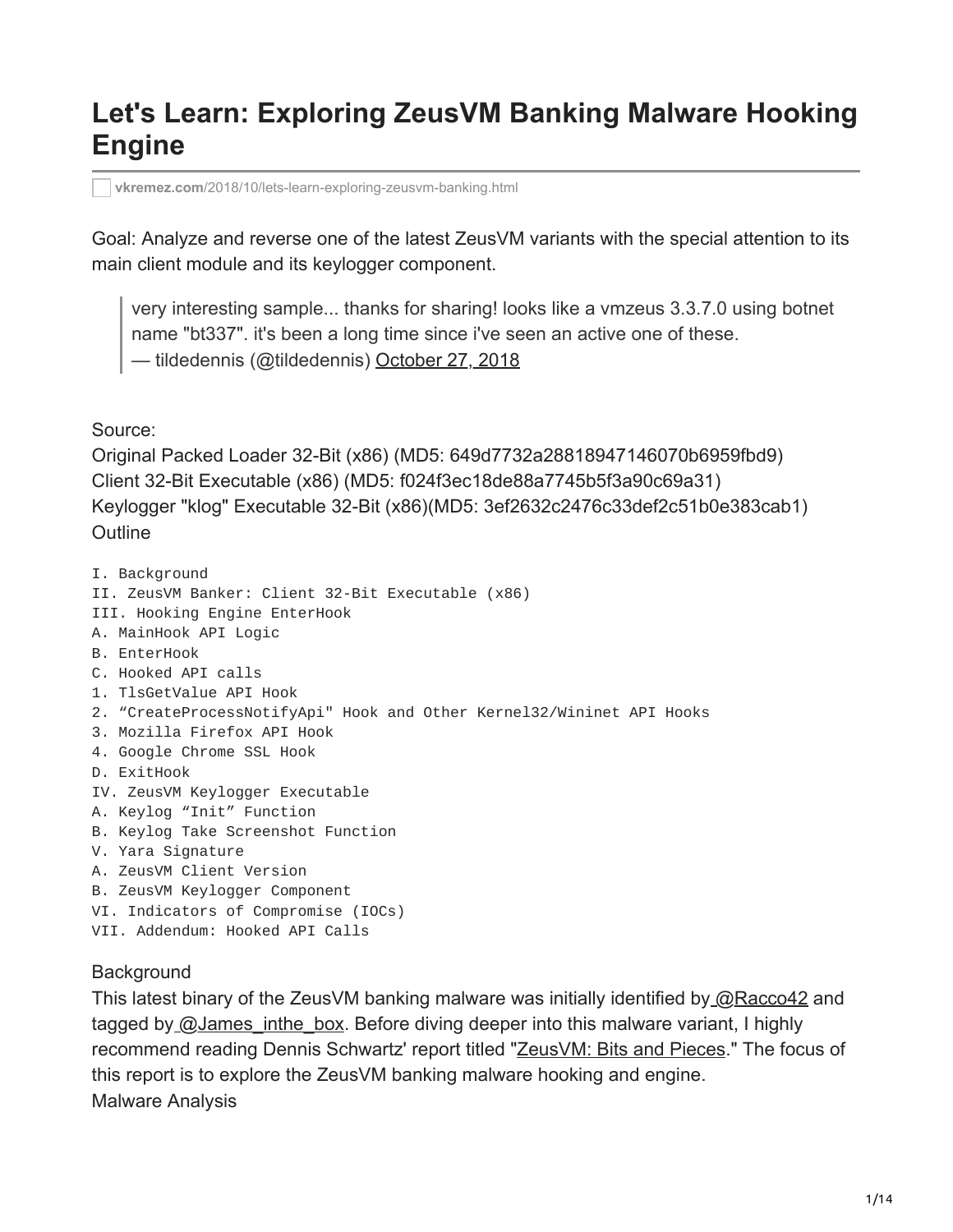

The ZeusVM client consists of 903 functions with the size of 229.50 KB (235008 bytes). The original Zeus client consisted of 558 functions with the size of 138.00 KB (141312 bytes). Leveraging the [Diaphora](https://github.com/joxeankoret/diaphora) plugin, it was identified that there are 371 function best matches (including function hash, bytes hash, perfect match, equal pseudo-code, equal assembly, same rare MD index), 130 function partial matches (including mnemonics same-primesproduct, callgraph match, pseudo-code fuzzy hash, same constants, similar small pseudocode), 55 function unreliable matches (including strongly connected components and sameprimes-product), and 345 function unmatched matches in the latest ZeusVM as compared to the leaked Zeus 2.0.8.9 client. The ZeusVM is, by and large, an evolution of the leaked Zeus variant. The ZeusVM binary adds various dynamic API loading methodology with the additional features (e.g., Google Chrome API hooking).

| w     | IDA View A <b>E</b> | Best natches E3           | V Partial matches [7] V Unreliable matches [7] |                     |       | Urmatched in secondary | 上田        | -30<br>Œ<br><b>Enums</b><br>ß.<br>Exports<br><b>Imports</b> |
|-------|---------------------|---------------------------|------------------------------------------------|---------------------|-------|------------------------|-----------|-------------------------------------------------------------|
| Line  | <b>Address</b>      | Name                      | Address 2                                      | Name 2              | Ratio | <b>BBlocks1</b>        | BBlocks 2 | <b>Description</b>                                          |
| 00286 | 0040e380            | CloseHandle func          | 00406bf5                                       | sub 406BF5          | 1.000 |                        |           | Mnemonics small-primes-product                              |
| 00061 | 0040a3a6            | <b>CreateThreadFunc</b>   | 00406c1b                                       | sub 406C1B          | 1.000 |                        |           | Equal pseudo-code                                           |
| 00207 | 0042e6ed            | <b>ExitHook</b>           | 0040 deep                                      | sub 400EEA          | 1.000 | 12                     | 12        | Same rare MD Index                                          |
| 00320 | 0041127a            | GetVolumeNamePath         | 00409789                                       | sub 409789          | 1.000 | 10 <sub>10</sub>       | 10        | Mnemonics small-primes-product                              |
| 00276 | 0040c255            | HeapAlloc2                | 004051b6                                       | sub_4051B6          | 1.000 |                        |           | <b>Mnemonics and names</b>                                  |
| 00057 | 0040c26d            | <b>HeapFree1</b>          | 004051e6                                       | sub 4051E6          | 1.000 |                        |           | Equal pseudo-code                                           |
| 00328 | 0040c53d            | MultiByteToWideCharMainer | 004053f1                                       | sub 4053F1          | 1.000 |                        |           | Pseudo-code fuzzy AST hash                                  |
| 00214 | 0042e78e            | NtCreateThread_func       | 0040cf7c                                       | sub 400F7C          | 1.000 | 15                     | 15        | Same rare MD Index                                          |
| 00092 | 00412853            | PathCombineW_func         | 0040aa77                                       | sub_40AA77          | 1.000 |                        |           | Equal pseudo-code                                           |
| 00188 | 0042d0a7            | RegistryMicrosoftPath     | 0041cd2b                                       | sub 41CD2B          | 1.000 | 11                     | 11        | Same rare MD Index                                          |
| 00274 | 0041018c            | ReleaseMutex 0            | 00408969                                       | sub 406989          | 1.000 |                        |           | Nodes, edges, complexity, mnemonics, names and prototype2   |
| 00056 | 00420508            | <b>StartAddress</b>       | 004126b5                                       | <b>StartAddress</b> | 1.000 | 26                     | 26        | Perfect match, same name                                    |
| 00327 |                     | 10-30-2018: ZeusVM vs     | Zeus                                           | 2.0.8.9             | 1.000 |                        |           | Pseudo-code fuzzy AST hash                                  |
| 00346 |                     |                           |                                                |                     | 1.000 |                        |           | Callgraph match (caller of func7/sub_405D35)                |
|       |                     |                           |                                                |                     |       |                        |           |                                                             |

### **III. Hooking Engine**

The ZesVM malware employs API hook splicing technique to intercept API calls of interest by inserting a jump instruction. ZeusVM hooking engine is leveraged to hook various browser and other API for information-stealing purposes.

## **A. HookAPI**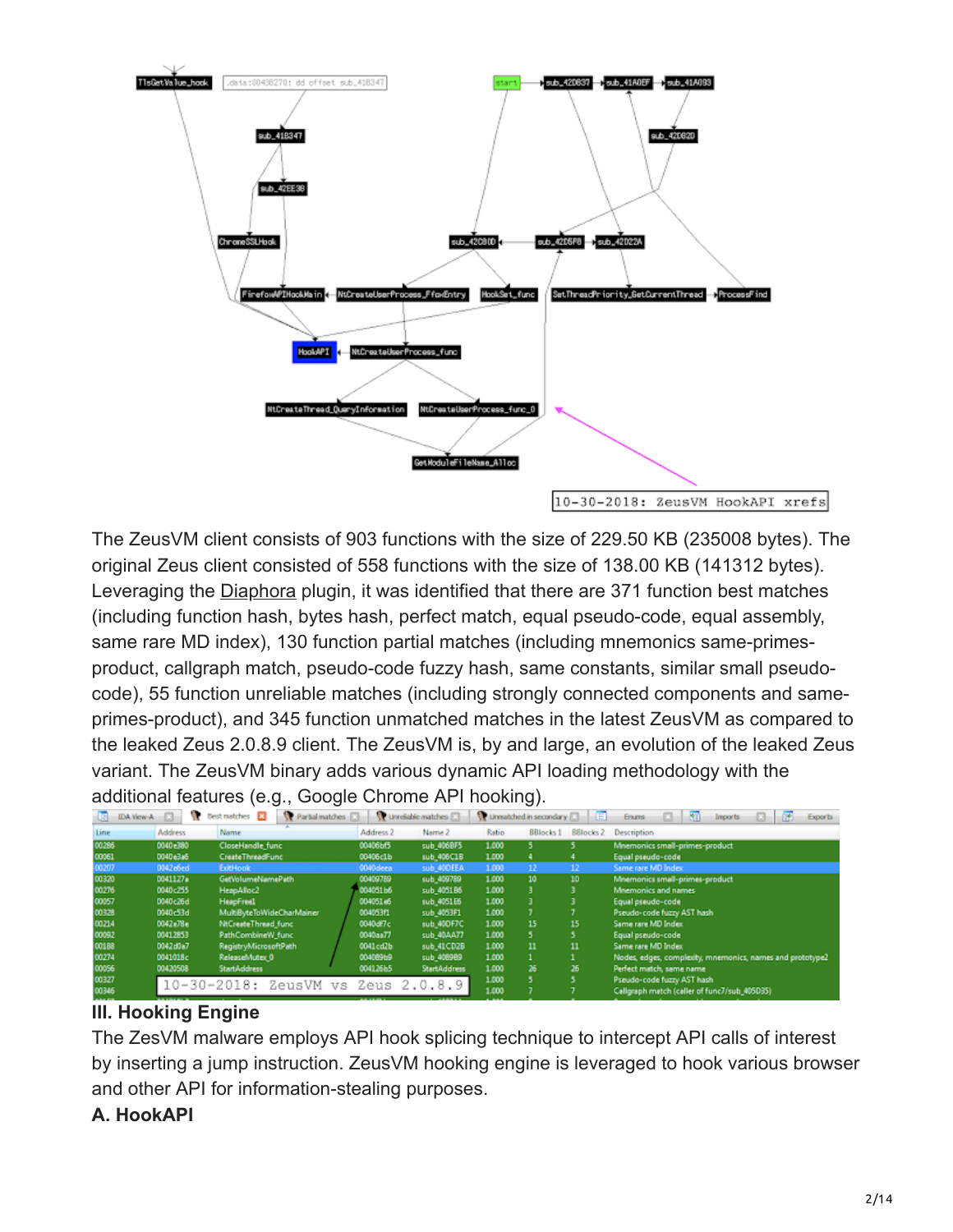The hooking engine of the malware is char type HookAPI one taking five parameters to hook API calls of interest. The function allocates memory and sets up proper protections and calls two additional functions that I describe as "EnterHook" and "ExitHook" ones.

The HookAPI function sequence -> checks if the function is at the base address -> "AllocateBuffer" (via VirtualAlloc API call) -> "EnterHook" setting up the trampoline and splicing the call -> "ExitHook" function.

The pseudo-coded ZeusVM HookiAPI function is as follows: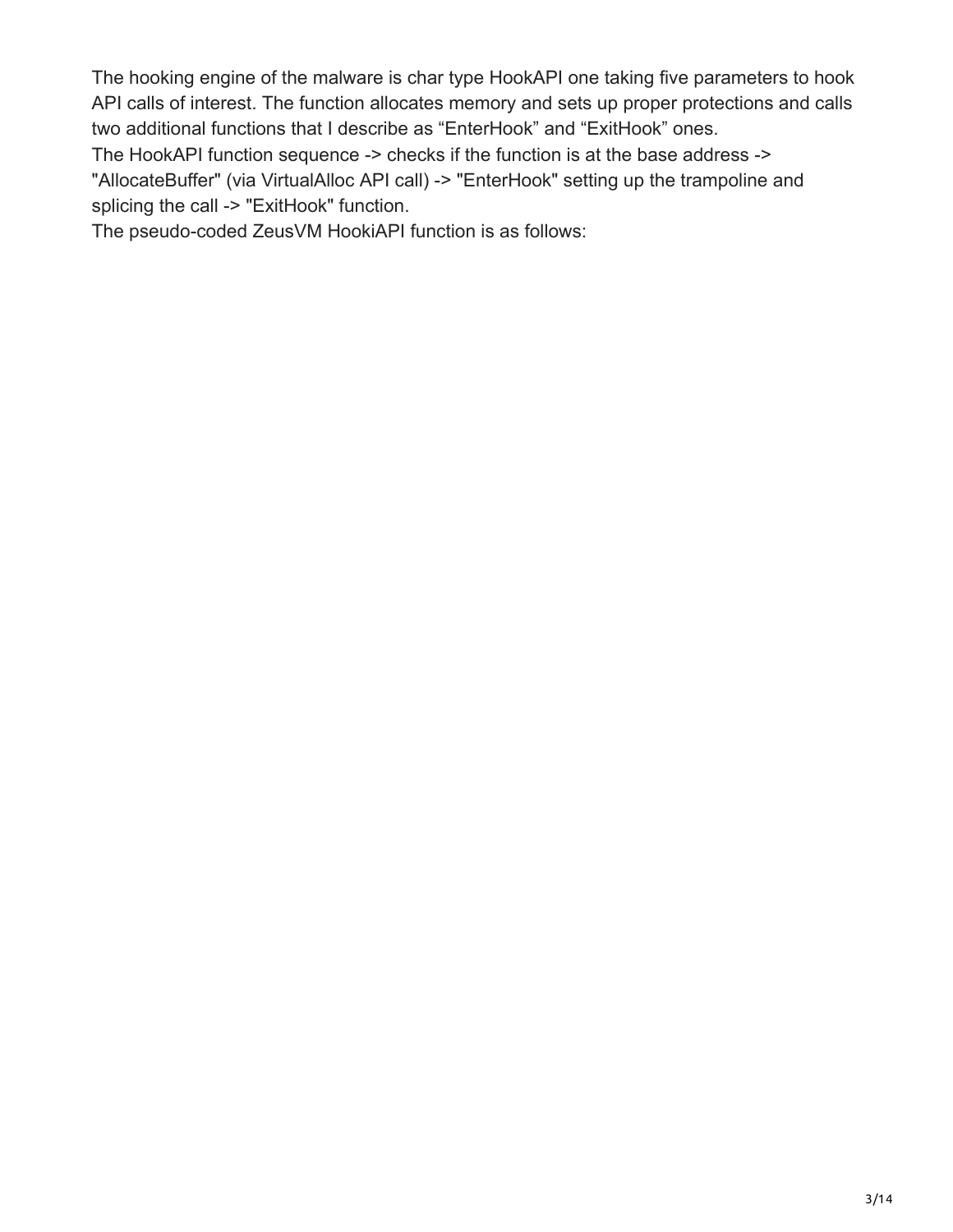```
//////////// ZeusVM HookAPI Function /////////////
//////////////////////////////////////////////////
char __stdcall HookAPI(HANDLE hProcess, DWORD flOldProtect, int a3, LPVOID
lpBaseAddress, int a5)
{
  v5 = a3;if ( (LPVOID)a3 != lpBaseAddress || !VirtualAlloc_func(a3, hProcess,
(int)&lpBaseAddress, (int)&a3) )
    return 0;
  v7 = 0;if ( v5 )
  {
    v8 = a3;v9 = f101dProtect + 8;
    while (*(\_DWORD)^*)(v9 - 8) ){
      *(_DWORD *)(v9 + 4) = v8;
      *( _DWORD *)v9 = 0;*(_BYTE *)(v9 + 8) = 0;
      ++v7;
      v8 += 0x37;
      v9 == 0x14;if ( v7 > = v5 )goto LABEL_8;
    }
    result = 0;
  }
  else
  {
LABEL_8:
    v10 = (char *)lpBaseAddress;
    if ( lpBaseAddress )
    {
      a3 = 0;if ( v5 > 0 )
      {
        originalFunction = flOldProtect + 4;
        do
        {
          v12 = EnterHook(
                  hProcess,
                  originalFunction - 4,
                  *(_DWORD *)originalFunction,
                  v10,
                  *(LPVOID *)(originalFunction + 8));
          if ( !v12 )
            break;
          *(\text{DWORD *})(originalFunction + 4) = v10;v10 += v12;
          ++a3;
          *(_BYTE * )(originalFunction + 12) = v12;
          originalFunction += 20;
        }
```
//////////////////////////////////////////////////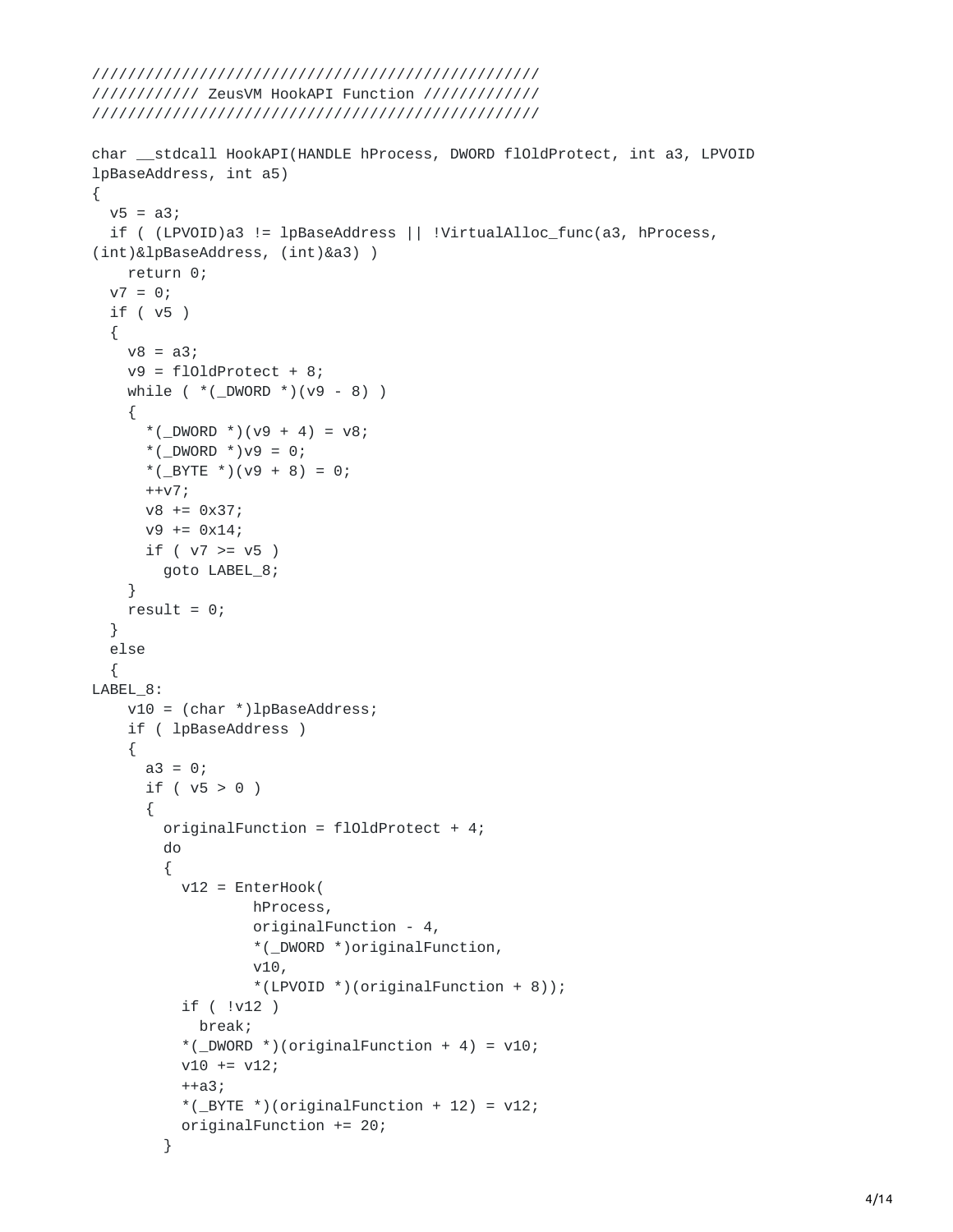```
while ( a3 < v5 );
      }
      if ( a3 == v5 )
        return 1;
      ExitHook(hProcess, flOldProtect, v5);
    }
    result = 0;
  }
 return result;
}
```
B. EnterHook

The "EnterHook" function is the SIZE\_T type taking 5 parameters. ZeusVM enables its hooks as follows leveraging VirtualProtect with the usual pJmp->opcode = 0xE9 (32-bit relative JMP).

```
//////////////////////////////////////////////////
//////////// ZeusVM EnterHook Function /////////////
//////////////////////////////////////////////////
SIZE_T __stdcall EnterHook(HANDLE hProcess, int functionForHook, \
int hookerFunction, LPVOID lpBaseAddress, LPVOID originalFunction)
{
  v5 = *(\squareDWORD *)functionForHook;
  v6 = 0;v19 = 0;memset(&Buffer, 0x90, 0x28u);
  memset(&v15, 0x90, 0x37u);
  while ( 1 )
  {
    if ( VirtualQuery_checkAvalibleBytes((_BYTE *)v5, hProcess) < 5 )
      return 0;
    if ( ((int (__stdcall *)(int, _DWORD))loc_433710)(v5, 0) != 2 || *(_BYTE *)v5 !=
-21 )
      break;
    v5 += *(\text{BYTE}*)(v5 + 1) + 2;}
  if ( VirtualQuery_checkAvalibleBytes((_BYTE *)v5, hProcess) >= 0x1E
    && VirtualProtectEx(hProcess, (LPVOID)v5, 0x1Eu, 0x40u, &flOldProtect) )
     // Set up proper execution access
  {
    if ( ReadProcessMemory(hProcess, (LPCVOID)v5, &Buffer, 0x1Eu, 0) )
```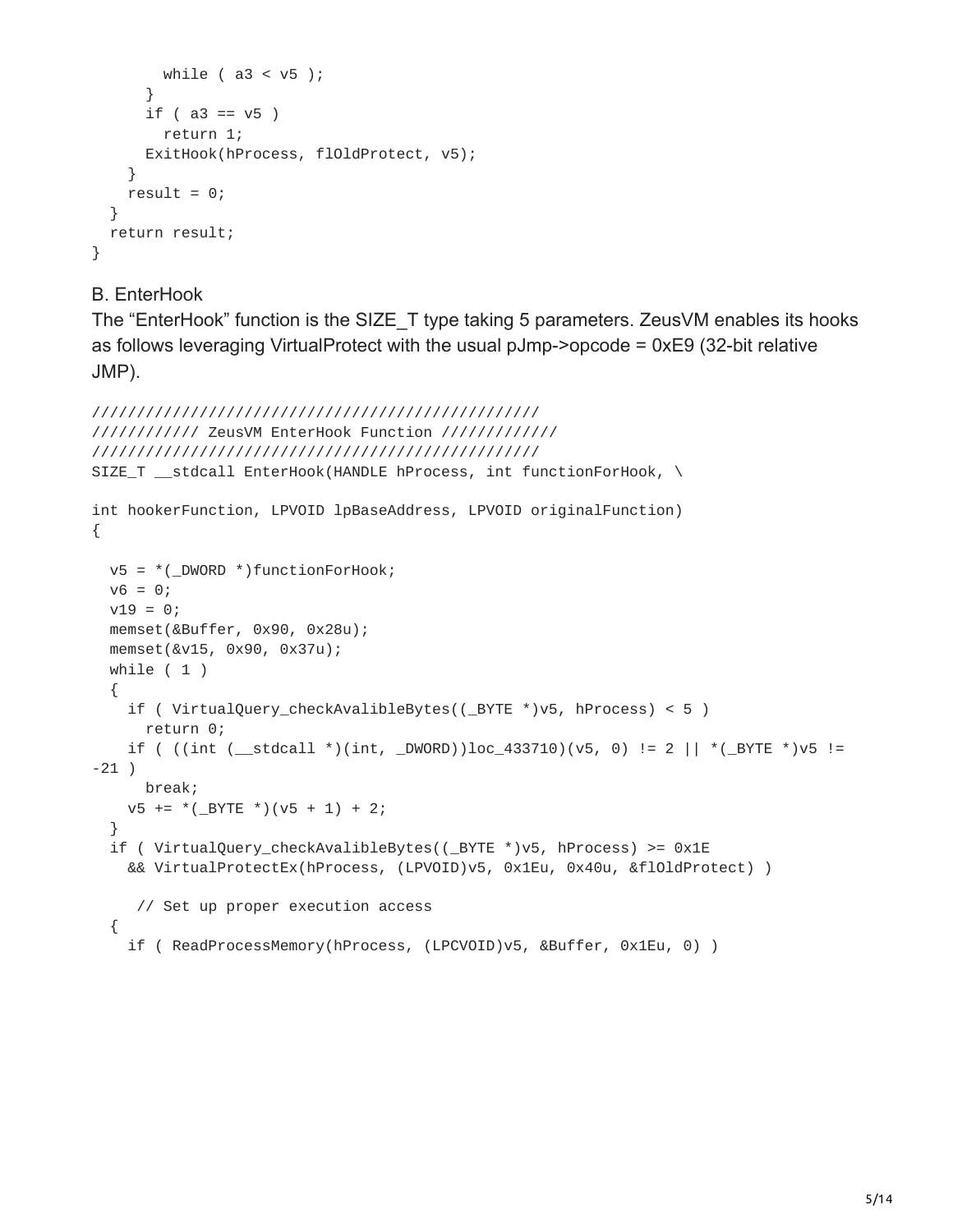```
// Read the original function code
    {
      v8 = 0;for ( i = (char *)*Buffer; ; i = (char *)(&Buffer + v8) )
      {
        v10 = ((int (-stdcall *)(char *, -DWORD))loc_433710)(i, 0);if (v10 == 0xFFFFFFFFFF
          break;
        v8 == v10;if ( v8 > 0x23 )
          break;
        if ( v8 > = 5 )
        {
          nSize = v8;v22 = 0;do
           {
            v11 = (char *)(&Buffer + v22);v12 = ((int (-stdcall *)(unsigned _int8 *, _DWORD))loc_433710)(&Buffer+ v22, 0);
            v13 = *v11;if ( *v11 != 0xE9u && v13 != 0xE8u || v12 != 5 )
             {
              qmemcpy(&v15 + v6, v11, v12);
              v6 += v12;
             }
            else
             {
               *(&\text{V15} + \text{V6}) = \text{V13};*(int *)((char *)&v16 + v6) = v5 + v22 + *(_DWORD *)(v11 + 1) - v6 -
( _DWORD)a5;
              v6 == 5;}
            v22 == v12;}
          while (v22 != nsize );
           if ( WriteProcessMemory(hProcess, lpBaseAddress, &Buffer, nSize, 0) )
           {
             *(int ^{*})((char ^{*})&v16 + v6) = nSize - v6 - (DWORD)a5 + v5 - 5;*(&\text{V15} + \text{V6}) = 0 \times 5 = 9if ( WriteProcessMemory(hProcess, a5, &v15, v6 + 5, 0) )
             {
               v18 = hookerFunction - v5 - 5;
              v14 = *(\squareDWORD *)functionForHook;
               Buffer = 0 \times 50u;
            // "0xE9" -> opcode for a jump with a 32bit relative offset
```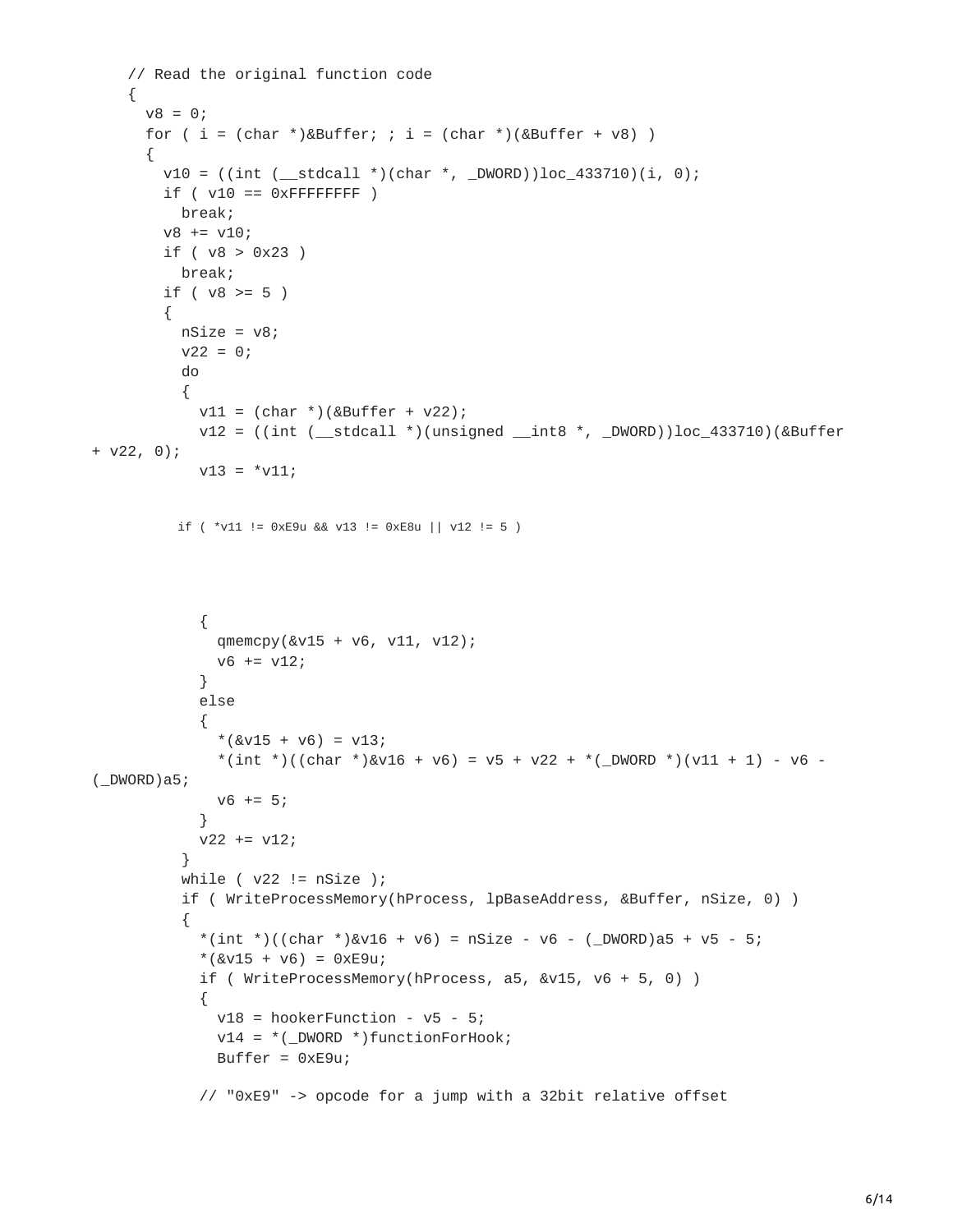```
NtCreateThread_func(v14, (int)a5);
              if ( WriteProcessMemory(hProcess, (LPVOID)v5, &Buffer, 5u, 0) )
                v19 = nSize;}
          }
          break;
        }
      }
    }
    VirtualProtectEx(hProcess, (LPVOID)v5, 0x1Eu, flOldProtect, &flOldProtect);
  }
  *(_DWORD *)functionForHook = v5;
  return v19;
}
```
### C. ZeusVM Hooked API

The "EnterHook" function is the SIZE\_T type taking 5 parameters. The function employs VirtualQuery to check for available bytes, sets up proper execution access, reads the original API function and overwrites it with the 0xe9, which is an opcode for a jump with a 32-bit relative offset. This similar technique is used in many malware variants (including [Ramnit,](https://www.vkremez.com/2018/08/lets-learn-in-depth-into-latest-ramnit.html) [Gozi ISFB,](https://www.vkremez.com/2018/08/lets-learn-in-depth-reversing-of-recent.html) [Panda](https://www.vkremez.com/2018/08/lets-learn-dissecting-panda-banker.html), and others).

1. TlsGetValue Hook

ZeusVM just like the leaked Zeus 2.0.8.9 sets up a function hook for TlsGetValue API call to intercept child process flags.



2. "CreateProcessNotifyApi" Hook and Other Kernel32/Wininet Hooks

The malware sets up a plethora of various process and information specific API calls that were originally called "corehook" in the original Zeus 2.0.8.9. Again, this malware simply borrows the previous ZeusVM exact API hooks.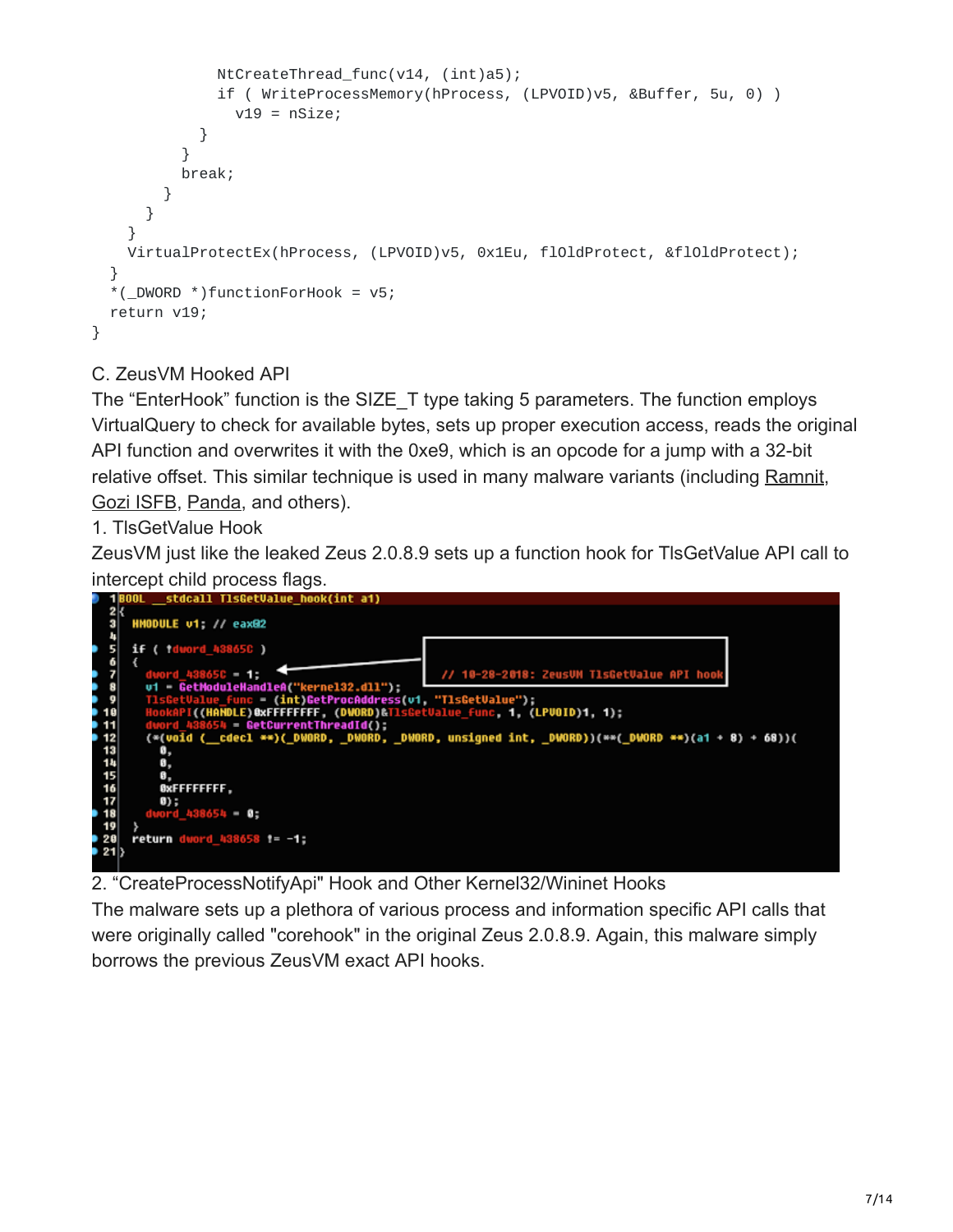```
////////////////////////////////////////////////////////////////////////////////
//////////// ZeusVM CreateProcessNotifyApi and Other Function Hook /////////////
////////////////////////////////////////////////////////////////////////////////
  int (__stdcall *NtCreateUserProcess)(_DWORD, _DWORD, _DWORD, _DWORD, _DWORD,
_DWORD, _DWORD,
_DWORD);
 WCHAR pszPath;
  NtCreateUserProcess = (int (__stdcall *)(_DWORD, _DWORD, _DWORD, _DWORD, _DWORD,
_DWORD, _DWORD, _DWORD))::NtCreateUserProcess;
  if ( ::NtCreateUserProcess )
  {
    dword_43825C = (int)sub_41B216;}
 else
  {
    NtCreateUserProcess = NtCreateThread;
    dword_43825C = (int)sub_41B160;}
...
  dword_438564 = (int)TranslateMessage;
  dword_438578 = (int)GetClipboardData;
  dword_43858C = (int)PFXImportCertStore;
  dword_438018 = (int)HttpSendRequestW;dword 438058 = (int)HttpSendRequestA;
  dword_438098 = (int)HttpSendRequestExW;
  dword_4380D8 = (int)HttpSendRequestExA;
  dword_438118 = (int)InternetCloseHandle;
  dword_438158 = (int)InternetReadFile;dword_438198 = (int)InternetReadFileExA;
  dword_4381D8 = (int)InternetQueryDataAvailable;
  dword_438218 = (int)HttpQueryInfoA;if ( !SHGetFolderPathW(0, 0x25, 0, 0, &pszPath) )
  {
    PathRemoveBackslashW(&pszPath);
    PathCombineW_func(L"wininet.dll", &pszPath, &pszPath);
    sub_42E9C6(&pszPath);
  }
  return HookAPI((HANDLE)0xFFFFFFFF, (DWORD)&NtCreateUserProcess_0, 0x2A,
(LPVOID)0x2A, 1);
```
#### 3. Mozilla Firefox API Hook

As usual, the malware sets up browser-specific Mozilla Firefox API hooks.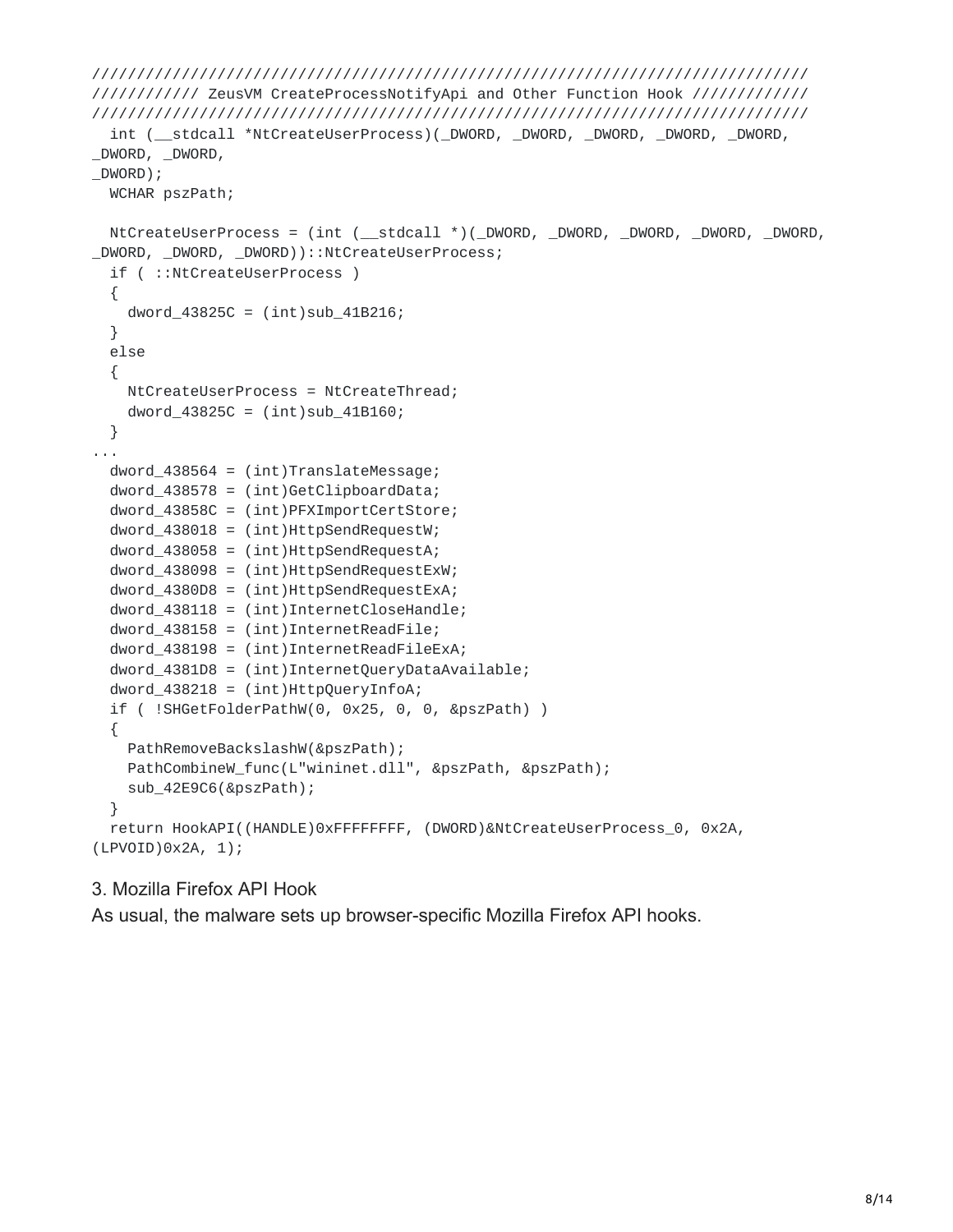

4. Google Chrome SSL Hook

While it is relatively easy to find and hook DLL exported functions: "PR\_Read" and "PR\_Write" in the Mozilla Firefox browser, it is much more complicated to do the same for Google Chrome, wherein the functions "SSL\_Read" and "SSL\_Write" functions are not exported in the same fashion. The hooking algorithm necessitates walking the Google Chrome "boringssl" chrome.dll's '.rdata' section to locate the necessary functions. For more information, please review this helpful article on the exact methodology. The pseudo-coded C++ is as follows: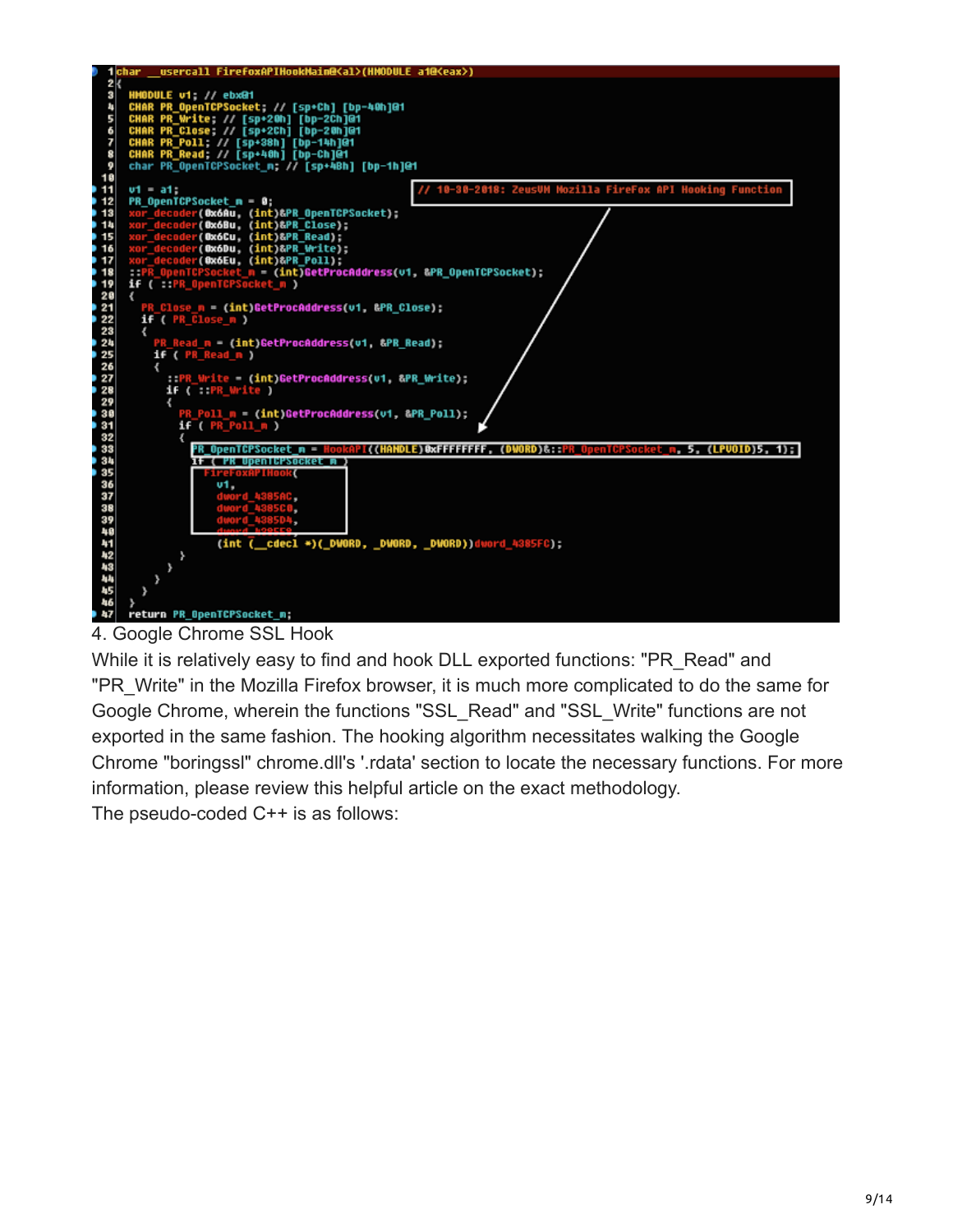```
/////////////////////////////////////////////////////////
//////////// ZeusVM Google Chrome Hooks ///////////////
////////////////////////////////////////////////////////
char __stdcall ChromeSSLHook(int a1)
{
  int v1;
  char result;
  char v3;
 v1 = SearchforChrome_rdata(a1);
  if ( v1 )
  {
    dword_438604 = *(\text{DWORD } *) (v1 + 4);dword_438618 = *(\text{_DWORD} *)(v1 + 8);dword_43862C = *(\text{DWORD }*) (v1 + 12);v3 = HookAPI((HANDLE)0xFFFFFFFF, (DWORD)&dword_438604, 3, (LPVOID)3, 1);
    if ( v3 )
      sub_42F2FB(a1, dword_438610, dword_438624, dword_438638);
    result = v3;}
  else
  {
    result = 0;
  }
 return result;
}
```
### D. ExitHook

The malware's ExitHook function simply returns the permissions and protection and function previous state before the hook via the following sequence:

**checkAvalibleBytes** -> **VirtualProtectEx** -> **WriteProcessMemory** (with original function) - > **VirtualProtectEx**.

IV. Keylogger Executable

ZesVM malware also drops its own primitive keylogger with screenshot capabilities. The total executable is 6.00 KB (6144 bytes); its own internal name is "keylogger.exe," and it contains 8 functions with the export functions "Init" and "Uninit."

| Ordinal      | <b>Function RVA</b> | Name Ordinal | Name RVA | Name   |
|--------------|---------------------|--------------|----------|--------|
|              |                     |              |          |        |
| (nFunctions) | Dword               | Word         | Dword    | szAnsi |
| 00000001     | 00001000            | 0000         | 00002397 | Init   |
| 00000002     | 00001160            | 0001         | 0000239C | Uninit |

A. Keylog "Init" Function & "TakeScreenshot" Function

The keylogger logic is unsophisticated formatting the keylogged data formatting as "KLog\\file\\%04d.%02d.%02d.%02d.%02d.%02d.%02d\_%05d" and the grabbed screenshots formatting as

"KLog\\screen\\%04d.%02d.%02d.%02d.%02d.%02d.%02d\_%05d."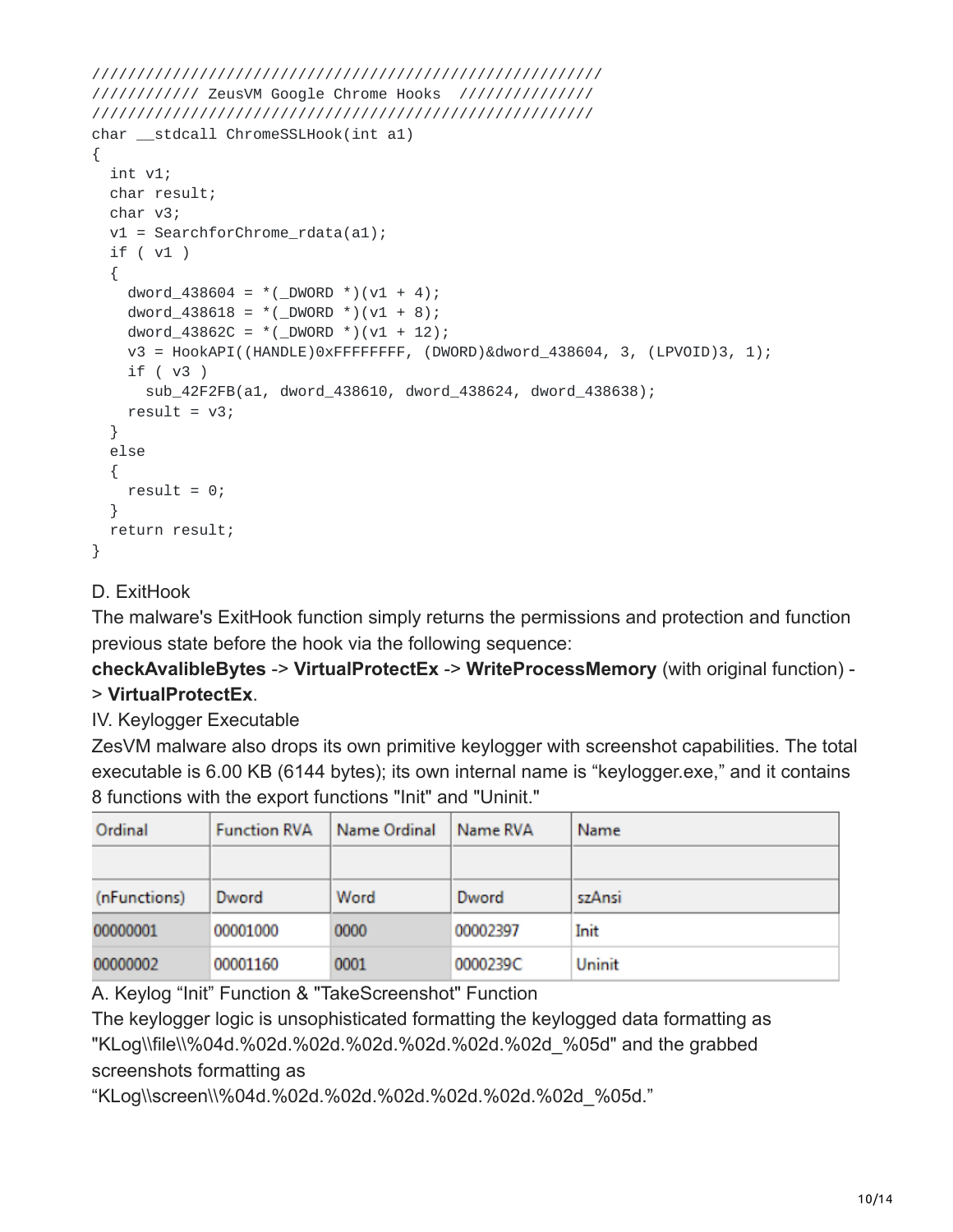

V.Yara Signature

A. ZeusVM Client Version

```
import "pe"
rule crime_win32_zeusvm_client_banker {
 meta:
     author = "@VK_Intel"
     reference = "Detects ZeusVM client"
     date = "2018-10-29"
     hash1 = "4d2705b74f7648fdf741f87e4eee9a71c823ac649d53dd5715cb3a6b6d0b6c10"
  strings:
     $s0 = "http://www.google.com/webhp" fullword ascii
     $s1 = "bcdfghjklmnpqrstvwxzaeiouy" fullword ascii
     $s2 = "FIXME" fullword ascii
     $s3 = "vnc" fullword ascii
     $s4 = "socks" fullword ascii
     $xor_decode = { 0f b7 c0 8d ?? ?? ?? ?? ?? ?? 33 d2 33 c9 66 ?? ?? ?? 73 ?? 56
8b ?? ?? 0f b7 f1 8a ?? ?? 32 ?? 32 d1 41 88 ?? ?? 66 ?? ?? ?? 72 ?? 5e 0f ?? ?? ??
c6 ?? ?? ?? c3}
  condition:
     (i uint16(0) == 0x5a4d and
        filesize < 700KB and
        pe.imphash() == "97cdaa72c3f228ec37eb171715fe20ca" and
        ( all of them )
     ) or ( all of them )
}
```
B. ZeusVM Keylogger Component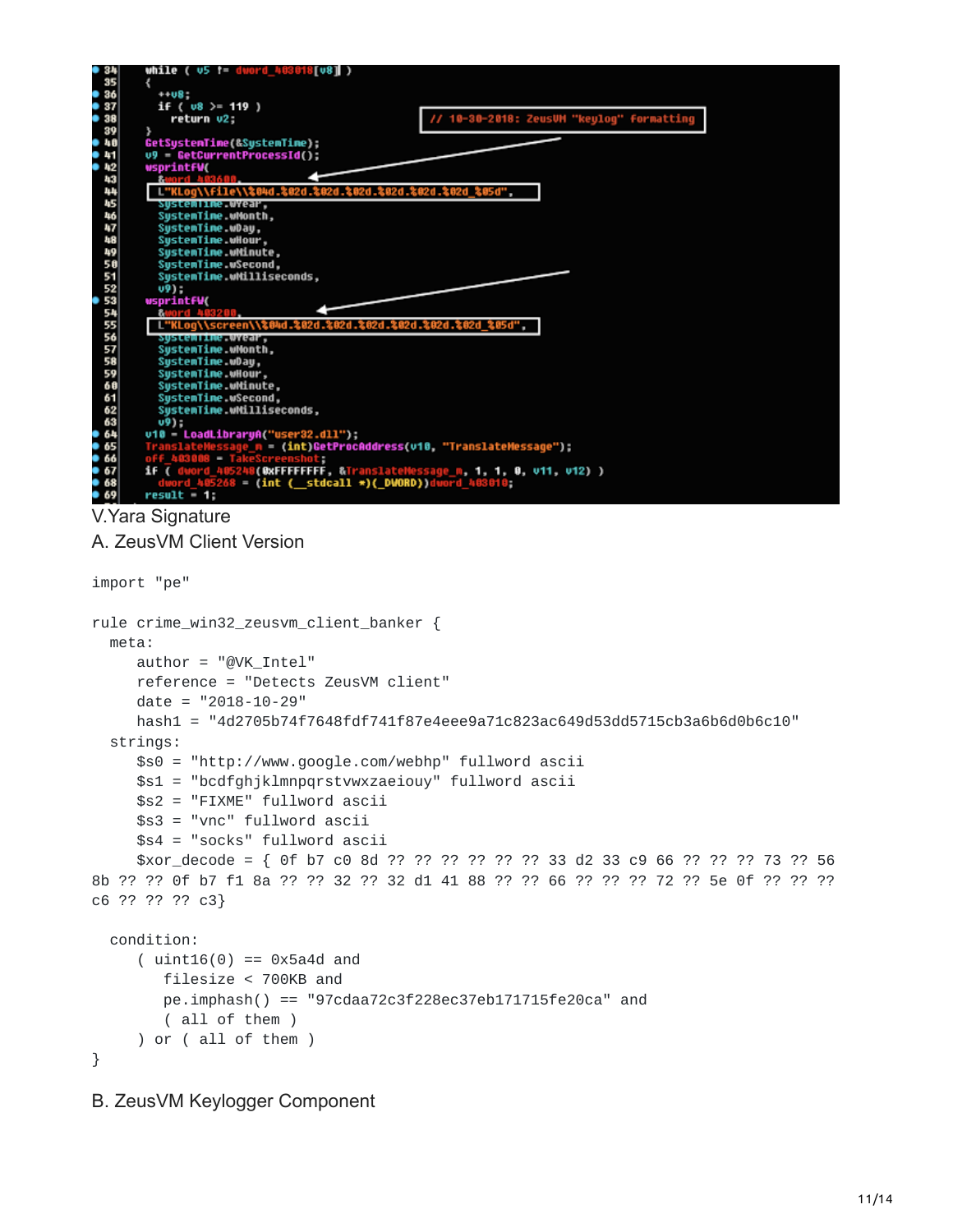```
rule crime_win32_zeusvm_keylogger_component_banker {
   meta:
      author = "@VK_Intel"
      reference = "Detects ZeusVM Keylogger Component"
      date = "2018-10-29"
      hash1 = "58cea503342f555b71cc09c1599bb12910f193109bd88d387bca44b99035553f"
   strings:
      $s1 = "keylog.exe" fullword ascii
      $s2 = "KLog\\screen\\%04d.%02d.%02d.%02d.%02d.%02d.%02d_%05d" fullword wide
      $s3 = "KLog\\file\\%04d.%02d.%02d.%02d.%02d.%02d.%02d_%05d" fullword wide
   condition:
      (i uint16(0) == 0x5a4d and
         filesize < 20KB and
         pe.imphash() == "ea04b0c46651d6d5ecb1bc99e6050fd8" and pe.exports("Uninit")
and
         ( all of them )
      ) or ( all of them )
}
VII. Addendum: Hooked API Calls
```
\*following the same Zeus 2.0.8.9 [convention\\*](https://github.com/Visgean/Zeus/blob/c55a9fa8c8564ec196604a59111708fa8415f020/source/client/winapitables.cpp)

#### **Core Hook API**

| {NULL, CoreHook::hookerLdrLoadDll,           | NULL, 0},   |  |
|----------------------------------------------|-------------|--|
| {NULL, CoreHook::hookerNtQueryDirectoryFile, | NULL, $0$ , |  |

| {NULL, CoreHook::hookerNtCreateFile,         | NULL, 0}, |  |
|----------------------------------------------|-----------|--|
| {NULL, CoreHook::hookerGetFileAttributesExW, | NULL, 0}, |  |

#### **Wininet Hook API**

| {NULL, WininetHook::hookerHttpSendRequestW,                     | NULL, $0$ ,      |  |
|-----------------------------------------------------------------|------------------|--|
| {NULL, WininetHook::hookerHttpSendRequestA,                     | NULL, $\Theta$ , |  |
| {NULL, WininetHook::hookerHttpSendRequestExW,                   | NULL, $\Theta$ , |  |
| {NULL, WininetHook::hookerHttpSendRequestExA,                   | NULL, $\Theta$ , |  |
| {NULL, WininetHook::hookerInternetCloseHandle,                  | NULL, $0$ ,      |  |
| {NULL, WininetHook::hookerInternetReadFile,                     | NULL, $0$ ,      |  |
| {NULL, WininetHook::hookerInternetReadFileExA,                  | NULL, $0$ ,      |  |
| {NULL, WininetHook::hookerInternetQueryDataAvailable, NULL, 0}, |                  |  |
| {NULL, WininetHook::hookerHttpQueryInfoA,                       | $NULL, 0$ ,      |  |

#### **Sock Hook API**

| {NULL, SocketHook::hookerCloseSocket, | NULL, 0}, |  |
|---------------------------------------|-----------|--|
| {NULL, SocketHook::hookerSend,        | NULL, 0}, |  |
| {NULL, SocketHook::hookerWsaSend,     | NULL, 0}, |  |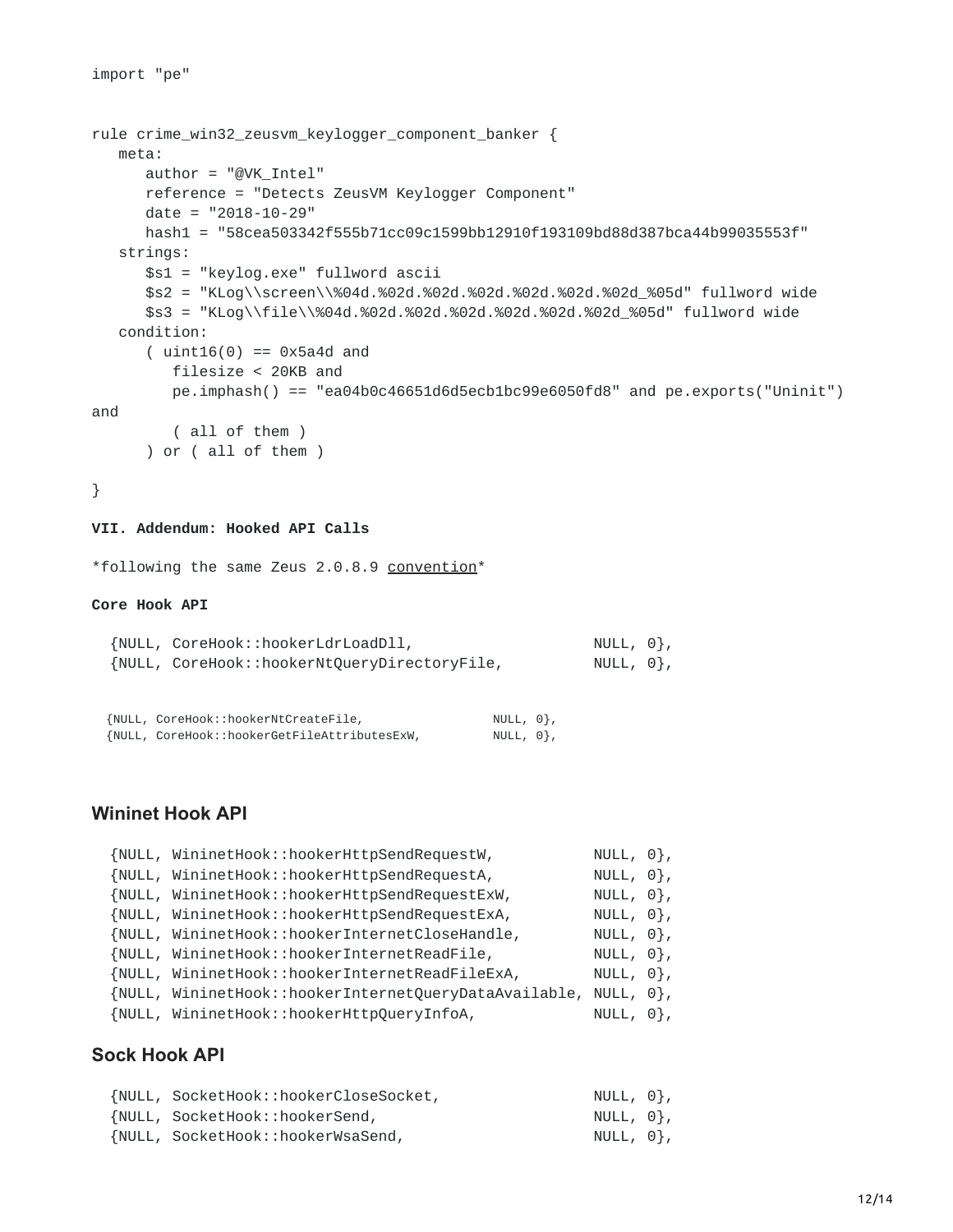### **VNC Server Hook API**

| {NULL, VncServer::hookerOpenInputDesktop, | NULL, $\Theta$ }, |  |
|-------------------------------------------|-------------------|--|
| {NULL, VncServer::hookerSwitchDesktop,    | NULL, $\Theta$ ,  |  |
| {NULL, VncServer::hookerDefWindowProcW,   | NULL, $\Theta$ }, |  |
| {NULL, VncServer::hookerDefWindowProcA,   | NULL, $\Theta$ }, |  |
| {NULL, VncServer::hookerDefDlgProcW,      | NULL, $\Theta$ }, |  |
| {NULL, VncServer::hookerDefDlgProcA,      | NULL, $\Theta$ }, |  |
| {NULL, VncServer::hookerDefFrameProcW,    | NULL, $0$ ,       |  |
| {NULL, VncServer::hookerDefFrameProcA,    | NULL, $0$ ,       |  |
| {NULL, VncServer::hookerDefMDIChildProcW, | NULL, $0$ ,       |  |
| {NULL, VncServer::hookerDefMDIChildProcA, | NULL, $0$ ,       |  |
| {NULL, VncServer::hookerCallWindowProcW,  | NULL, $\Theta$ }, |  |
| {NULL, VncServer::hookerCallWindowProcA,  | NULL, $0$ ,       |  |
|                                           |                   |  |
| {NULL, VncServer::hookerRegisterClassW,   | NULL, $\Theta$ }, |  |
| {NULL, VncServer::hookerRegisterClassA,   | NULL, $\Theta$ ,  |  |
| {NULL, VncServer::hookerRegisterClassExW, | NULL, $\Theta$ }, |  |
| {NULL, VncServer::hookerRegisterClassExA, | NULL, $0$ ,       |  |
| {NULL, VncServer::hookerBeginPaint,       | NULL, $0$ ,       |  |
| {NULL, VncServer::hookerEndPaint,         | NULL, $0$ ,       |  |
| {NULL, VncServer::hookerGetDcEx,          | NULL, $0$ ,       |  |
| {NULL, VncServer::hookerGetDc,            | NULL, $0$ ,       |  |
| {NULL, VncServer::hookerGetWindowDc,      | NULL, $0$ ,       |  |
| {NULL, VncServer::hookerReleaseDc,        | NULL, $0$ ,       |  |
| {NULL, VncServer::hookerGetUpdateRect,    | NULL, $0\}$ ,     |  |
| {NULL, VncServer::hookerGetUpdateRgn,     | NULL, $0\}$ ,     |  |
|                                           |                   |  |
| {NULL, VncServer::hookerGetMessagePos,    | NULL, $0$ ,       |  |
| {NULL, VncServer::hookerGetCursorPos,     | NULL, $\Theta$ }, |  |
| {NULL, VncServer::hookerSetCursorPos,     | NULL, $0$ ,       |  |
| {NULL, VncServer::hookerSetCapture,       | NULL, $0$ ,       |  |
| {NULL, VncServer::hookerReleaseCapture,   | NULL, $0$ ,       |  |
| {NULL, VncServer::hookerGetCapture,       | NULL, $0$ ,       |  |
| {NULL, VncServer::hookerGetMessageW,      | NULL, $0$ ,       |  |
| {NULL, VncServer::hookerGetMessageA,      | NULL, $0\}$ ,     |  |
| {NULL, VncServer::hookerPeekMessageW,     | NULL, $0\}$ ,     |  |
| {NULL, VncServer::hookerPeekMessageA,     | NULL, $0\}$ ,     |  |

### **User Hook API**

| {NULL, UserHook::hookerTranslateMessage, | NULL, 0}, |  |
|------------------------------------------|-----------|--|
| {NULL, UserHook::hookerGetClipboardData, | NULL, 0}, |  |
| {NULL, UserHook::hookerSetWindowTextW,   | NULL, 0}, |  |

### **CertStore Hook API**

|  |  | {NULL, CertStoreHook::_hookerPfxImportCertStore, | NULL, $\Theta$ }, |
|--|--|--------------------------------------------------|-------------------|
|--|--|--------------------------------------------------|-------------------|

#### **TlsGetValue Hook API**

TlsGetValue